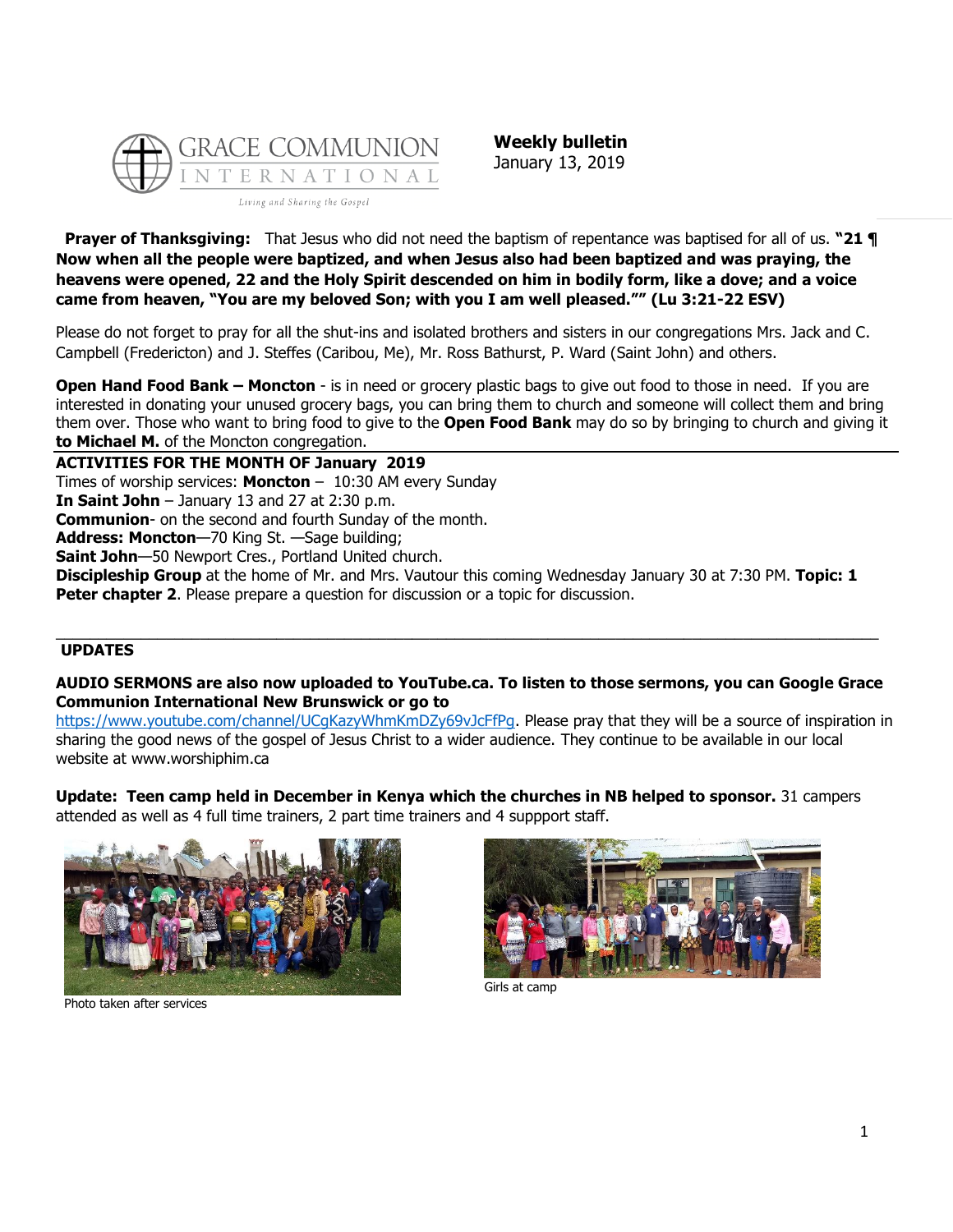





**The good news of the gospel is a message to be shared with others.** Please pray that God will give us the love and wisdom to be able to share this message with others in a loving, clear and confident matter as we participate in his missional work on the earth in our generation. "**5 ¶ Conduct yourselves wisely toward outsiders, making the best use of the time. 6 Let your speech always be gracious, seasoned with salt, so that you may know how you ought to answer each person." (Col 4:5-6 ESV)**

**\_\_\_\_\_\_\_\_\_\_\_\_\_\_\_\_\_\_\_\_\_\_\_\_\_\_\_\_\_\_\_\_\_\_\_\_\_\_\_\_\_\_\_\_\_\_\_\_\_\_\_\_\_\_\_\_\_\_\_\_\_\_\_\_\_\_\_\_\_\_\_\_\_\_\_\_\_\_**

**Please pray** that God will put an end to the senseless violence happening in North America continent and other parts of the world.

**Pray that we will see the good works that God has prepared for us in advance** so that we can enthusiastically participate in the on-going work He is doing now on this earth in bringing people in relationship with him in Jesus by the Holy Spirit.

**Please pray, as per Jesus instructions, the disciples prayer**, **"Our Father in heaven, hallowed be your name. <sup>10</sup> Your kingdom come, your will be done, on earth as it is in heaven" (Matt 6:9-10)** as our world is suffering so much and in need of complete restoration by the King of kings, Jesus. As we are his royal priesthood, let us proclaim the excellencies of him who called us out of darkness into his marvelous light, as we are instructed in 1 Peter 2.

**Pray for the world and for all people**: we live in a world that does not know the way to peace. Important to pray as we are instructed by the apostle Paul — "**1 ¶ First of all, then, I urge that supplications, prayers, intercessions, and thanksgivings be made for all people, 2 for kings and all who are in high positions, that we may lead a peaceful and quiet life, godly and dignified in every way. 3 This is good, and it is pleasing in the sight of God our Savior," (1Ti 2:1–3 ESV)**

#### **THE GOSPELS: MARK 1:9-11 – A LESSON ABOUT BAPTISM (from [https://www.gci.org/articles/a-lesson-about-baptism-mark-19-11/\)](https://www.gci.org/articles/a-lesson-about-baptism-mark-19-11/)**

Have you ever wondered why Jesus, who was sinless, would need to be baptized? After all, baptism is a sign of our sins

being washed away, and Jesus didn't have any sins to wash away. Or did he? At that time Jesus came from Nazareth in Galilee and was baptized by John in the Jordan. Just as Jesus was coming up out of the water, he saw heaven being torn open and the Spirit descending on him like a dove. And a voice came from heaven: "You are my Son, whom I love; with you I am well pleased."

## **Bore our sins**

Jesus was sinless, and yet he, the sinless one, bore the sins of the whole world. Paul tells us in [2 Corinthians 5:21](https://biblia.com/bible/niv/2%20Cor%205.21) that God made Jesus to be sin for our sakes, even though Jesus himself was sinless, "so that in him we might become the righteousness of God." In keeping with God's purpose, Jesus was baptized for our sakes, not for his own. His baptism, like his death and resurrection, was a dramatic expression of God's grace toward sinful humanity.

When we are baptized, we are baptized into the baptism of Jesus Christ — a baptism that is linked to Jesus' sinless life and his death and resurrection on our behalf.

## **As us and for us**

The Son of God became one of us in order to represent all of us before God. This is what Christians mean by "representative atonement." Because Jesus is human, one of us, he is able to represent all of us before God. But Jesus is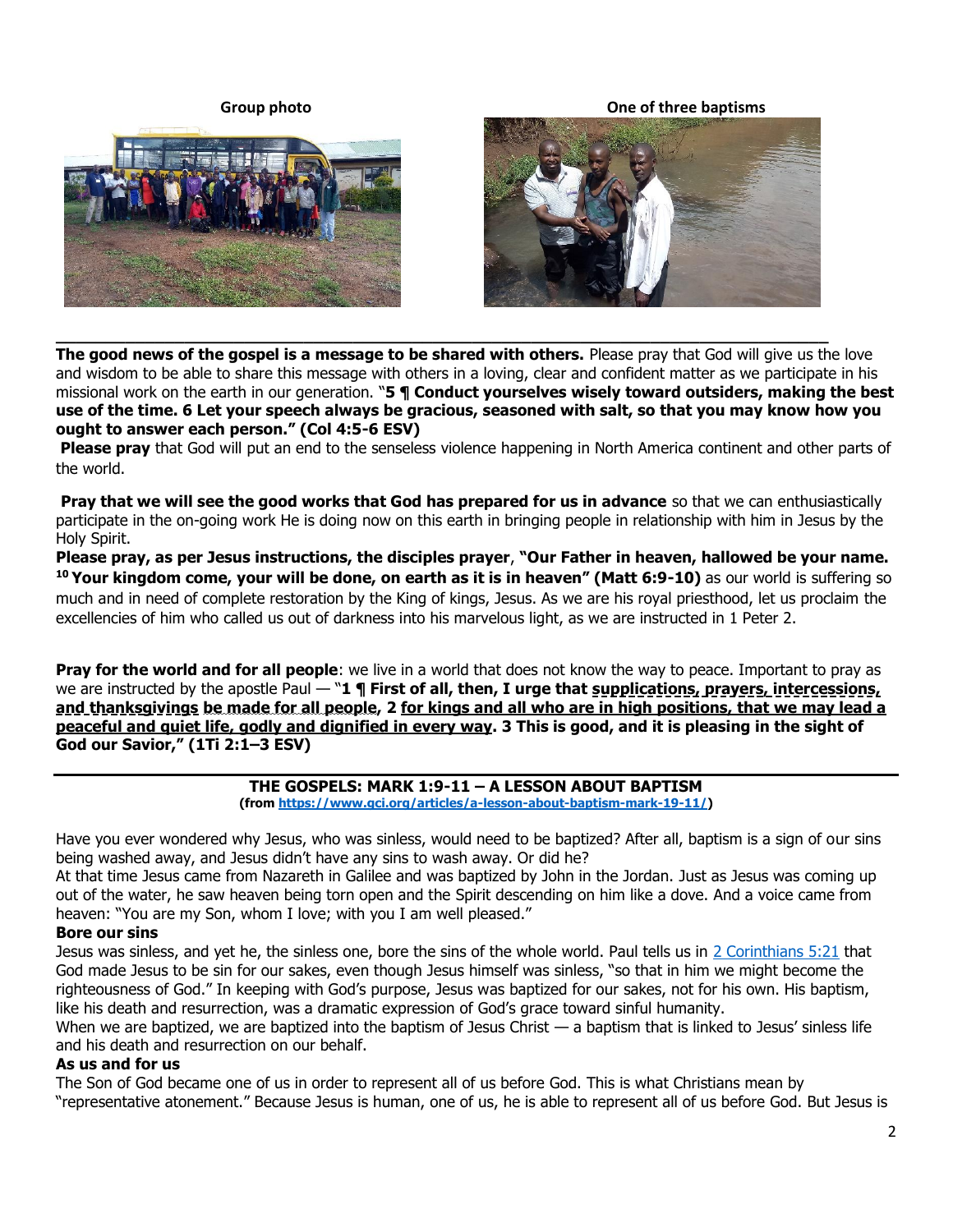more than our representative. He also took all of our sins upon himself, bearing our sins and their penalty in our place. That is what Christians mean by "substitutionary atonement." Jesus represents us before God, and he also substitutes for us before God. In substituting for us, he carries away our sins; in representing us, his righteousness is attributed to us. He is our "alpha and omega." Our salvation is in Jesus Christ, and him only, from beginning to end.

## **God's beloved**

The voice from heaven said to Jesus, "You are my Son, whom I love; with you I am well pleased." But remember, Jesus is God's Son, beloved of God, for our sakes and as our representative. In saying this to Jesus, God says it to every person for whom Jesus died and rose again. In Christ, God says this to you and he says it to me.

In his baptism for us, Jesus embodies from both sides the promised relationship of love between God and his people. As God, he represents God to us. As human, he represents humanity to God. This relationship that God has created between himself and humanity in the person Jesus Christ is the fulfillment of everything God promised to Israel, to the House of David — and through Israel to all of the world. In Christ, God has demonstrated in person his complete faithfulness to his covenant of love and redemption. God saves us because he loves us and wants us saved, and he did it in Jesus Christ. Religion teaches us to think of salvation in terms of laws, that is, God saves the lawkeepers and destroys the lawbreakers. But the gospel tells us that salvation is God's gift to sinners: God makes sinners righteous in Christ, who is their perfect representative before God. That's why we need to trust him for our salvation — it comes only through him, and not through our deeds. It is his commitment to us and his faithfulness to us that saves us, not our commitment and faithfulness to him. When we trust in Christ, we participate in Christ's perfect commitment and faithfulness on our behalf. It is only because we are God's chosen ones, holy and beloved, that we can clothe ourselves "with compassion, kindness, humility, gentleness and patience" ([Colossians 3:12\)](https://biblia.com/bible/niv/Col%203.12). Because God identifies us with Jesus, and this even while we were still sinners [\(Romans 5:8\)](https://biblia.com/bible/niv/Rom%205.8), we are freed to walk with him in the paths of his love. God acted in Christ to make us righteous. We receive his righteousness; we do not create our own, and in receiving his righteousness, we begin to walk in his ways.

Jesus did not come to vindicate the law, but to vindicate people — sinners, to be precise. Christians should not fall for the religious (as opposed to gospel) idea that God is more concerned about the law than he is about people. Paul wrote: "But when the fullness of time [the "Today" of  $Hebrews 3:13$  and  $4:7$ ] had come, God sent his Son, born of a woman, born under the law, in order to redeem those who were under the law, so that we might receive adoption as children" [\(Galatians 4:4-5,](https://biblia.com/bible/niv/Gal%204.4-5) New Revised Standard Version).

When God says to Jesus, "You are my Son, the Beloved; with you I am well pleased," he is saying it also to all who are in Christ, because Christ has identified himself with humanity as one of us [\(Hebrews 2:16-17\)](https://biblia.com/bible/niv/Heb%202.16-17), both substituting for us and representing us in the presence of God.

## **A certain future**

Because of sin, the only future for humanity is disaster — unless, that is, God is faithful to his covenant love. The biblical descriptions of hell, whether pictured as outer darkness or a fire, with all its torment and anguish, are what we would have to look forward to were it not for God's absolute faithfulness to his promises of forgiveness and redemption. Jesus took on himself the horror of hell in our place, but hell could not defeat him or hold him. He broke its power, disarmed it and led it captive in his parade of victory over all powers and authorities [\(Ephesians 3:8-9;](https://biblia.com/bible/niv/Eph%203.8-9) [Colossians 2:13-](https://biblia.com/bible/niv/Col%202.13-15) [15;](https://biblia.com/bible/niv/Col%202.13-15) [1 Peter 3:18-22\)](https://biblia.com/bible/niv/1%20Pet%203.18-22). Captivity of every sort, whether the captivity of hell, of addiction, of human tyranny or of sin, has all been led captive by Jesus, our victorious Savior.

## **Struggle and failure**

Even though we know this, and even though we are fully committed to living godly lives in the light of Jesus Christ, we still fall short and do things that are contrary to the love of God. But don't let that get you down. That is how things are right now, but it will not always be so. The day will come when the new creation that God has already made you to be in Christ [\(2 Corinthians 5:17;](https://biblia.com/bible/niv/2%20Cor%205.17) [Galatians 6:15\)](https://biblia.com/bible/niv/Gal%206.15) will be fully unveiled [\(Colossians 3:1-4\)](https://biblia.com/bible/niv/Col%203.1-4). When that happens, there will be no more crying, no more pain and no more death [\(Revelation 21:4\)](https://biblia.com/bible/niv/Rev%2021.4).

## **Trust him**

Even now, our hope lies in this: God has proven in Christ his love for us and his faithfulness to us (consider [Romans 5:6-](https://biblia.com/bible/niv/Rom%205.6-8) [8\)](https://biblia.com/bible/niv/Rom%205.6-8). He has made our cause his own. He has taken responsibility for us  $-$  sins and all. He has taken us under his wing, and he will never let us go. That is why we trust him.

God, who proved himself faithful to faithless Israel, is the same God who is faithful to faithless you and me. He is the same from the beginning, which means he has and always will be for you, working to help and to heal, and not to condemn (consider [John 3:17\)](https://biblia.com/bible/niv/John%203.17).

If you have turned your back on God, don't ever think he has turned his back on you. Quite the contrary. He's got the porch light on and dinner on the table, waiting for you to come home.

# **For reflection:**